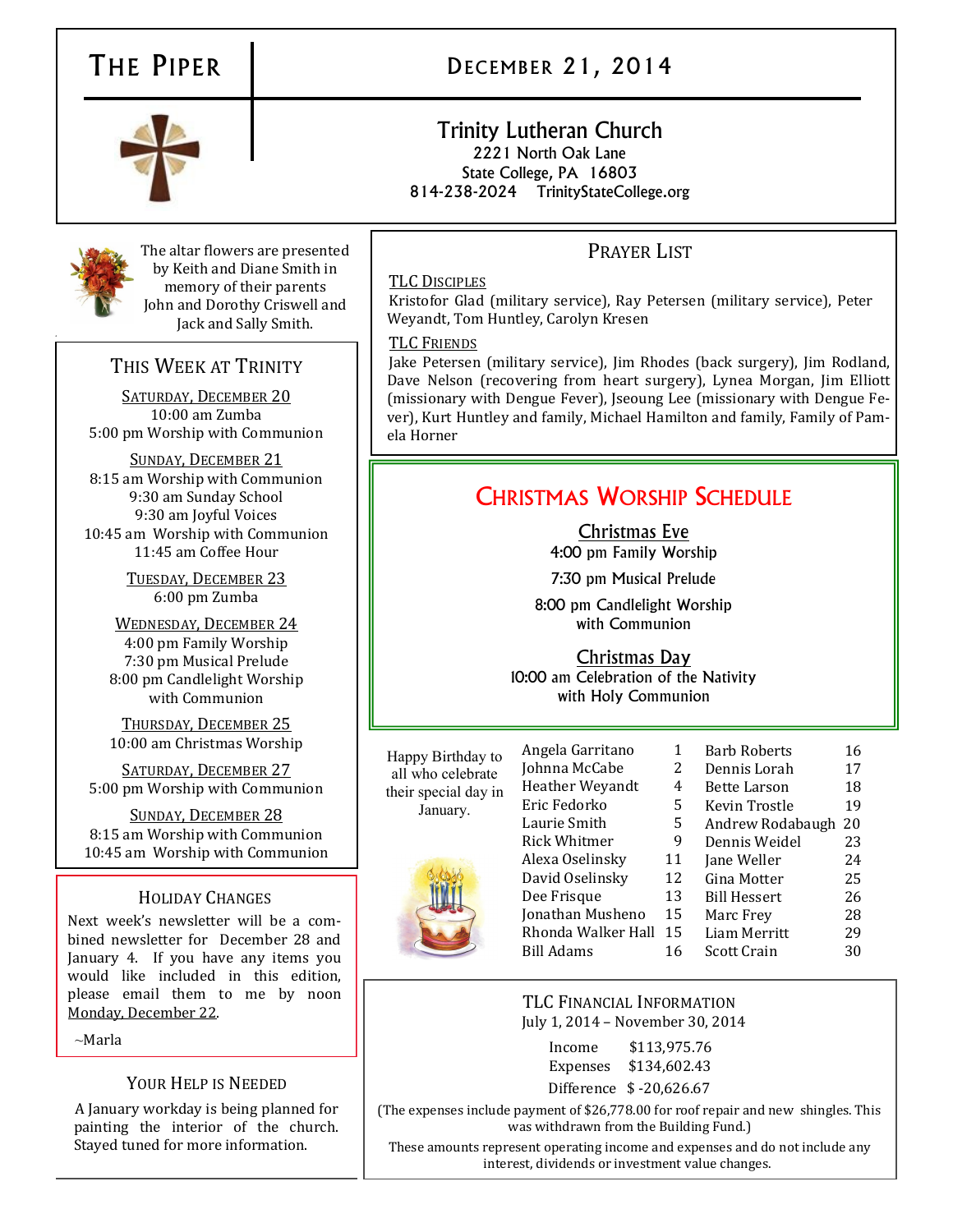Dear Sisters and Brothers in Christ,

How would you complete this sentence? "Christmas is \_\_\_\_\_\_\_\_\_\_\_\_\_\_\_\_\_." No doubt we would have a wide variety of responses: family and friends, presents and giving, lights and decorations, trees and garland, special worship with music and candle-lighting, or, lots of special food and drink!

This time of year is obviously a busy one for most of us given our expectations and the desire to make "This Christmas" special for loved ones. We all do lots of special things this time of the year. Most of us, no doubt, need to be reminded of the Psalmist's advice, "be still and know that I am God!" To that end I offer one of my favorite poems by one of my favorite poets:

#### *Stopping By Woods on a Snowy Evening* By Robert Frost

| Whose woods these are I think I know. | He gives his harness bells a shake   |
|---------------------------------------|--------------------------------------|
| His house is in the village though;   | To ask if there is some mistake.     |
| He will not see me stopping here      | The only other sound's the sweep     |
| To watch his woods fill up with snow. | Of easy wind and downy flake.        |
| My little horse must think it queer   | The woods are lovely, dark and deep, |
| To stop without a farmhouse near      | But I have promises to keep,         |
| Between the woods and frozen lake     | And miles to go before I sleep,      |
| The darkest evening of the year.      | And miles to go before I sleep.      |

New Hampshire, 1923

At the same time, Christmas can be a challenging time especially for those for whom life has not been so pleasant. Such people might complete the sentence above quite differently: Christmas is lonely and sad, frustrating and overwhelming, filled with guilt and shame, emptiness and grief. Such feelings are only compounded by the communal expectation that Christmas is to be a joyous, happy time. We may want to be aware of those for whom Christmas is a difficult time and trust God to guide us in supporting them.

One family who lost a loved one this year is that of Sheila Merrill, an absence that is keenly felt. You may not know that the family donated the Christmas Tree Sheila had for her last Christmas. It was planted near Atherton Street with some other former trees used here for Christmas. If you look for it at night you will find that the family has decorated it in Sheila's memory! I deeply appreciate their special gift! What a delightful and meaningful way to remind us that whatever we hold Christmas to be, it is nothing less than the love that comes to us in quiet simple ways through the One whose birth we celebrate at Christmas!

Love comes down at Christmas, and so, whether this is a joyous or difficult time for us, in the words of Tiny Tim, "God bless us, everyone!"

Love, joy and peace to you and yours!

Pastrkon

Pastor Ron